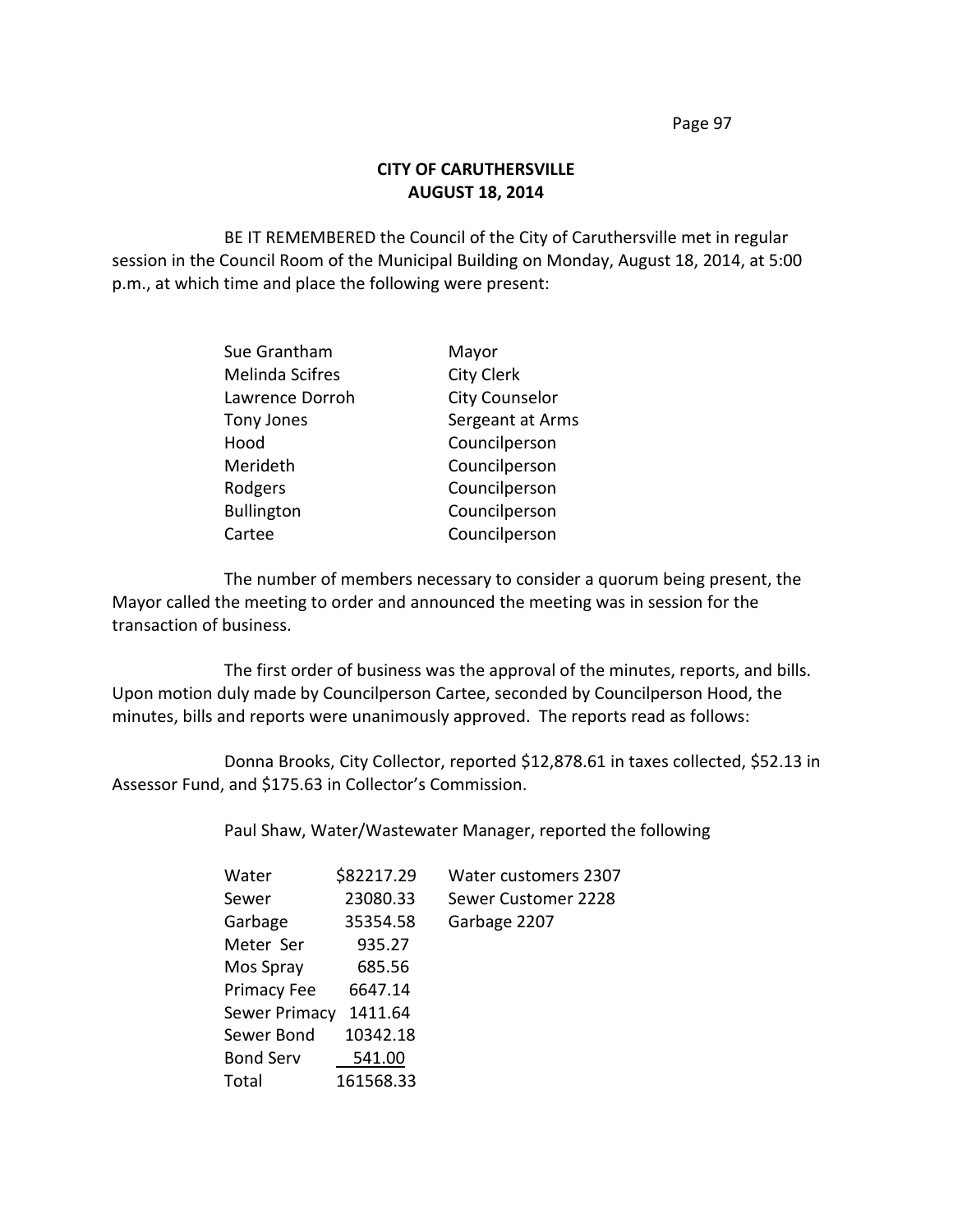Charlie Jones, Fire Chief, reported \$4,637.04 in salaries for July, and six fire calls.

Keith Davis, Parks/Recreation Director, reported \$7,317.34 in admissions for July.

Melinda Scifres, City Clerk, reported securities are pledged at the banks for deposits of the City of Caruthersville as follows: First State Bank - \$ 2,525,000.00; Focus Bank - 2,021,899.47; Bank Star of the Bootheel - 583,400.00.

Christi Watkins, Court Clerk, reported27.04 in POST Funds, 192.77 CVC Funds, \$27.04 in CVC funds, and \$4,218.23 in fines collected.

The next item of businesses was the correspondence from the Housing Authority Director regarding the Housing units on Adams. The Director had sent a letter to the tenants notifying them of a \$40 fine to each resident in the area when any trash was found in the yard or in the area. Counselor Dorroh stated the Code Enforcement Officer could cite offenders each time into court. Chief Tony Jones reported one of the housing officers had taken a group of young people doing community service work into the area to clean up the trash once, but the tenants have littered the area again.

Fire Chief Charlie Jones reported four calls answered in the last two weeks by the fire department.

Police Chief Tony Jones reported he would get a copy of the guide lines for the camera system to bring it back to the Council to make sure the system is completed. He then asked the Council to approve \$3,,000 from the Asset Forfeiture for ammunition for the officers to go to the target range to qualify with their weapons. This will last the officers through the end of the year. Councilperson Cartee motioned to approve the expenditure as recommended, with Councilperson Merideth seconding, and motion carried unanimously.

Police Chief Tony Jones then asked for \$700 from Asset Forfeiture for a community oriented project that will assist taking approximately fifty children to the Discovery Park in Union City, Tennessee on August 30. This will be an educational trip for the children. Councilperson Cartee motioned to approve the expenditure, with Councilperson Hood seconding, and motion carried.

Police Chief Jones then requested \$370 each for two officers to send two officers (Terry Privett and Randall Lee) to basic clandestine class from September 15 through September 19. The funds would come from the Police School training. Councilperson Merideth motioned to approve the request, with Councilperson Cartee seconded, and motion carried unanimously.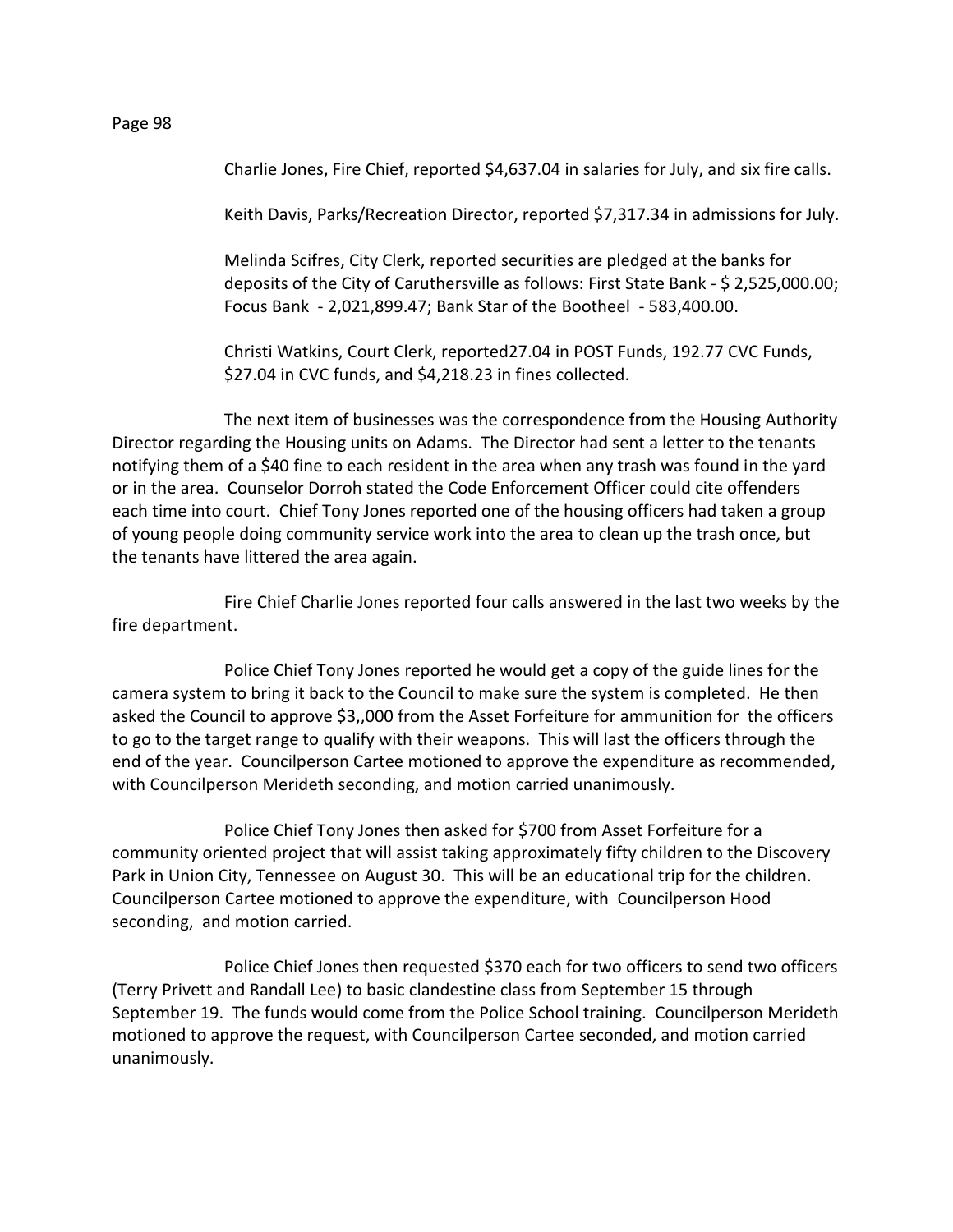Police Chief Jones then requested \$800 from the Police equipment and maintenance fund for a mapping system, which would be a one-time charge to the Sheriff's Office. This would be used for the Code Enforcement Officer, and will enable him to find the owners and property descriptions and addresses quickly. Councilperson Bullington motioned to approve the recommendation, with Councilperson Hood seconding, and motion carried.

The Police Chief then recommended to the Council that \$1,000 for clandestine purchases by the police. After discussion, Councilperson Cartee motioned to give the \$1,000 from Asset Forfeiture for the expenditure, with Councilperson Rodgers seconding, and motion carried unanimously.

The next item for discussion was the hours the animal control officer spends at the shelter. The Council will talk with the Police Chief to set up a schedule for his hours at the shelter. A monthly report will be prepared that shows the number of animals at the shelter, when they were picked up, and dogs that are available for adoption. The report will tell how many animals have been retrieved by their owner.

Paul Shaw, Water/Wastewater Manager, reported to the Council the replacement of the Jiffy Jim's lift station has begun. The next item to come before the Council was the purchase of 100 meters in the amount of \$17,500 from the Water and Sewer Operation and Maintenance Fund. Councilperson Bullington motioned to approve the purchase, with Councilperson Cartee seconding, and motion carried unanimously.

Keith Davis, Parks/Recreation Director, reported had tryouts for the Bootheel Racers swim team. Tryouts for the ages five through fifteen will be held. Parents should bring children to the recreation center on Sunday on August 24 from 2:00 p.m. through4:00 p.m.

Randall Lee, Code Enforcement Officer, reported he had sent out 22 notices to abate a nuisance; three notices to vacate, repair, or demolish property; four citations have been issued; and he is still working on other properties that have been a problem.

Terry Rushing , Street Commissioner, stated the bids for the airport t-hangars had been opened on July 9, 2014. ASA Asphalt had been the low bidder for the construction of the hangars. MoDot had been looking for additional funding to assist with the project. The City has been notified that MoDot has found additional funding for eight hangars. The City's portion of the project will be \$90,302.00, and the Council was asked to approve the project in the total amount of \$942,744.. After discussion Councilperson Cartee motioned to approve the project with the City's portion of \$90,302. Councilperson Merideth seconded the motion, and roll call was asked for, which resulted in the following vote: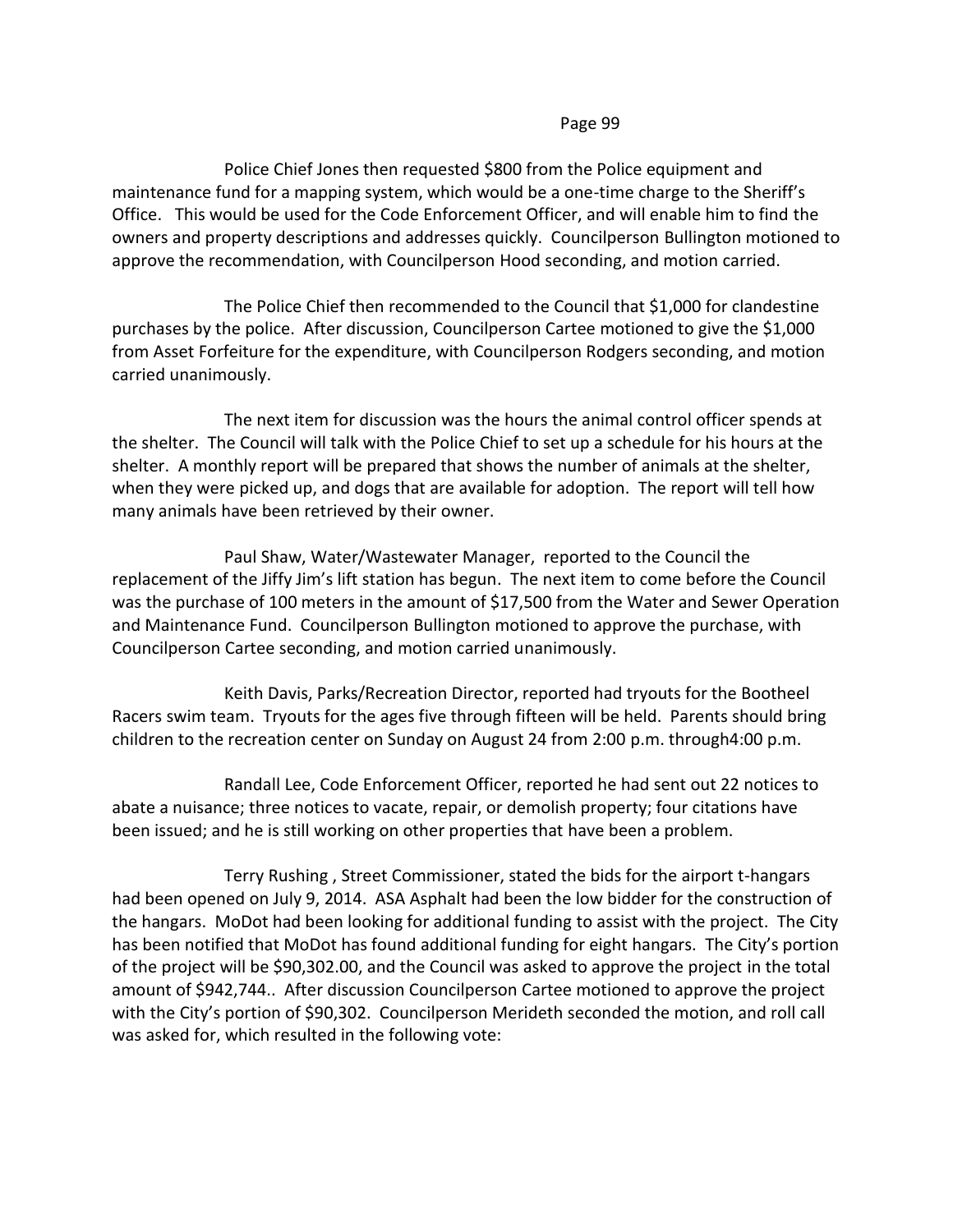| Hood     | Yes    | Rodgers           | Yes |
|----------|--------|-------------------|-----|
| Merideth | Yes.   | <b>Bullington</b> | Yes |
|          | Cartee | Yes               |     |

Councilperson Cartee then motioned to award ASA Asphalt the contract for the t-hangars, with Merideth seconding, and motion carried unanimously.

Councilperson Cartee thanked City employees and Terry Rushing and his wife for all the hard work that was done on the Cupples Building for Three Rivers College. The building looks great.

Mayor Grantham then asked the Council appoint Baughn Merideth as Ward III Council. Councilperson Rodgers motioned to approve the appointment, with Councilperson Hood seconded, and motion carried.

Mayor Grantham then asked the Council to approve the appointment of Jane Fike for Council Ward IV. Councilperson Rodgers motioned to approve the appointment, with Councilperson Bullington seconding, and motion carried.

Mayor Grantham then asked the Council to approve Teddy Cheek as Council Ward II. Upon motion duly made by Councilperson Rodgers, seconded by Councilperson Bullington the appointment of Teddy Cheek was approved.

Councilperson Cheek and Fike were then sworn into office and seated. Councilperson Merideth will be sworn in before the next meeting.

Councilperson Bullington motioned to hold closed session in regards to personnel, with Councilperson Cartee seconding, and roll call was asked for, which resulted in the following vote on said question:

| Cheek             | Yes.   | Merideth, B. T. | Yes |
|-------------------|--------|-----------------|-----|
| Rodgers           | Yes    | Fike            | Yes |
| <b>Bullington</b> | Yes    | Hood            | Yes |
|                   | Cartee | Yes             |     |

Councilperson Hood motioned to reconvene into regular session, with Councilperson Merideth seconding, and roll call was asked for, which resulted in the following vote on said question:

| Cheek             | Yes    | Merideth, B. T. | Yes |
|-------------------|--------|-----------------|-----|
| Rodgers           | Yes.   | Fike            | Yes |
| <b>Bullington</b> | Yes.   | Hood            | Yes |
|                   | Cartee | Yes             |     |